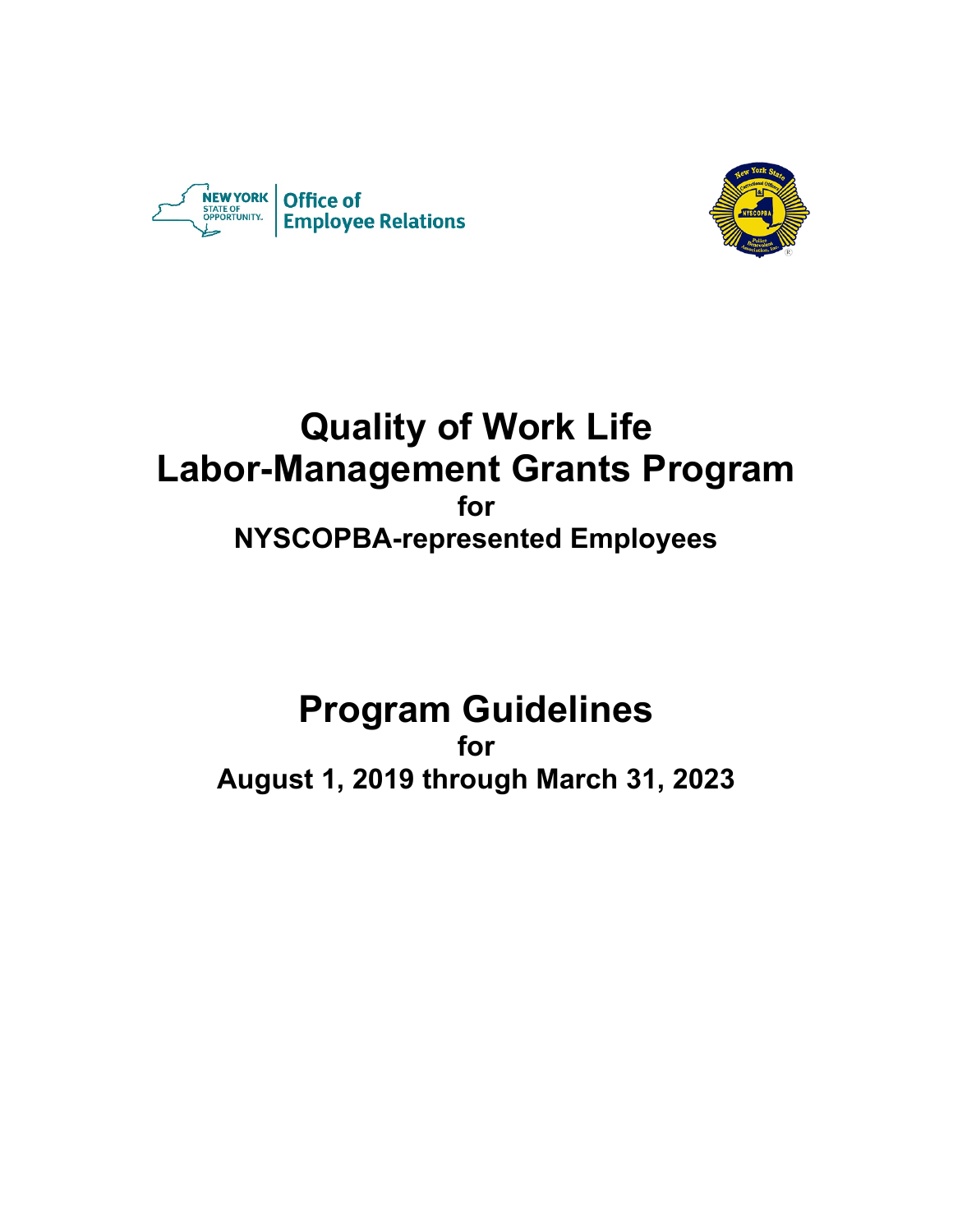### **Quality of Work Life/Labor-Management Grants Program**

## **TABLE OF CONTENTS**

Guidelines and Application Form can be found at

www.nyscopba.org/members/nys-programs-grants/nysnyscopba-labor-management-committee/ and oer.ny.gov/nys-correctional-officers-and-police-benevolent-association-inc-nyscopba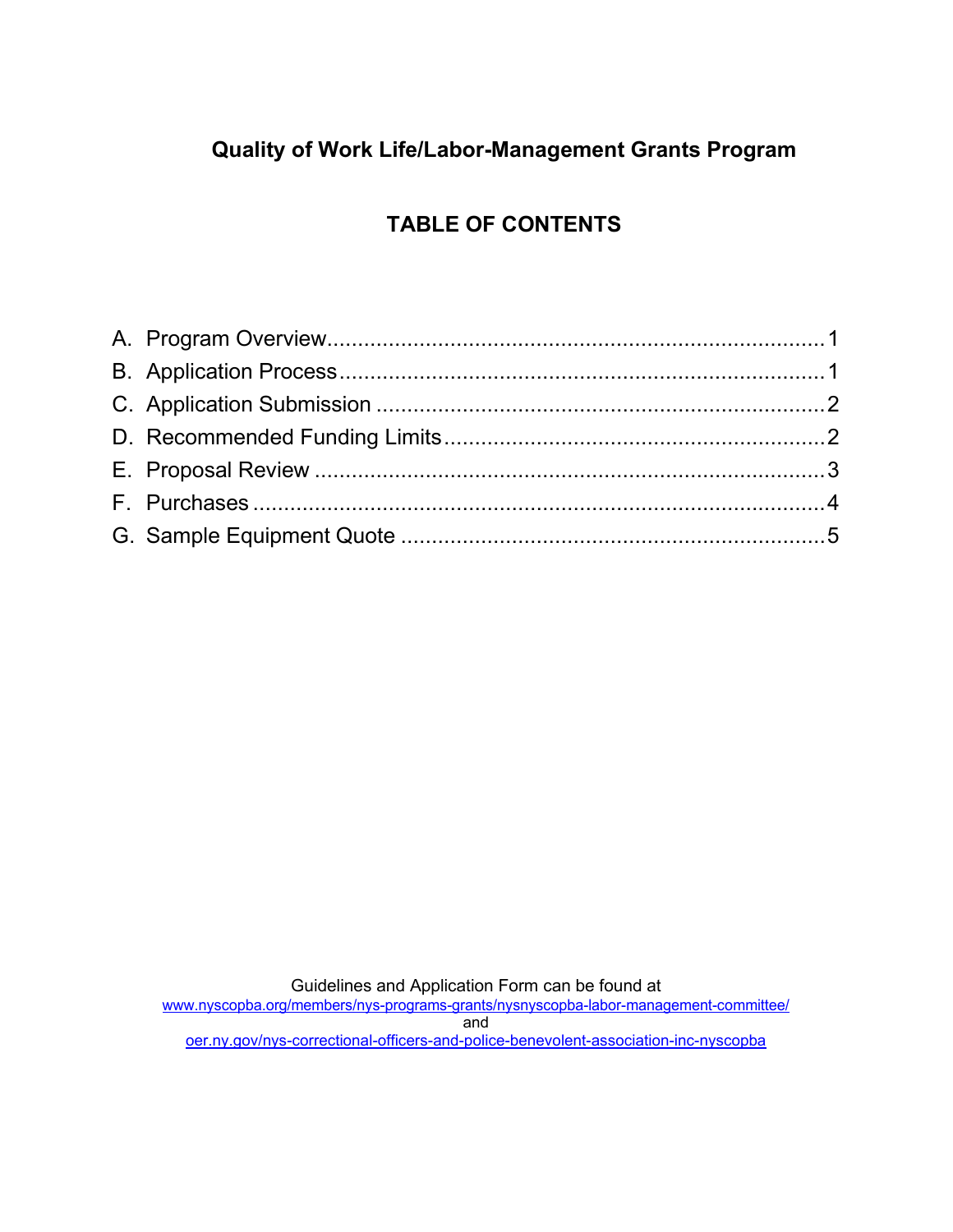#### **Quality of Work Life/Labor-Management Grants Program (QWL/LMGP)**

#### <span id="page-2-0"></span>**A. Program Overview**

The QWL/LMGP is administered by the New York State/New York State Correctional Officers & Police Benevolent Association (NYSCOPBA) Joint Labor-Management Committee (JLMC), which is established through the negotiated collective bargaining agreement.

The QWL/LMGP provides a special opportunity for labor-management committees to develop new and creative program ideas and identify specific projects that will improve the work life of NYSCOPBA-represented employees. To receive grant funds, active labor-management cooperation must be demonstrated.

Local labor-management committees are *encouraged* to discuss their proposals with a committee representative prior to formal submission. Discussing the proposal with a representative will ensure that only those ideas most likely to receive the Project Review Committee's (PRC) approval are submitted.

A JLMC staff member is available to work with local labor-management committees and agency personnel on proposal development and provide assistance in areas such as evaluation methods and budgeting.

#### <span id="page-2-1"></span>**B. Application Process**

Grant funds are awarded to State agencies/facilities that actively involve a labormanagement process in the development, administration, and evaluation of the project. Prospective applicants are encouraged to contact the JLMC staff to obtain assistance with grant development.

The QWL/LMGP Application (Form SSU-007) *must* be:

- Used for all grant proposals.
- Discussed with your finance officer/facility steward prior to submittal. (This person will be responsible for overseeing the purchase and processing payment with funding codes provided by the JLMC.)
- Signed by the appropriate NYSCOPBA and management representatives.

Applications will be accepted on a first-come, first-served basis, as determined by the date the application is received by the JLMC, on a continual basis so long as program funds are available.

Equipment purchased through the QWL/LMGP must fall under at least one of three categories: Health/Fitness, Break/Kitchen, QWL Training Activity Center (QWL/TAC) Equipment.

Applicants may be contacted by JLMC staff for clarification of project information or to request additional information. If the application is incomplete, paperwork will be returned to the local labor-management committee.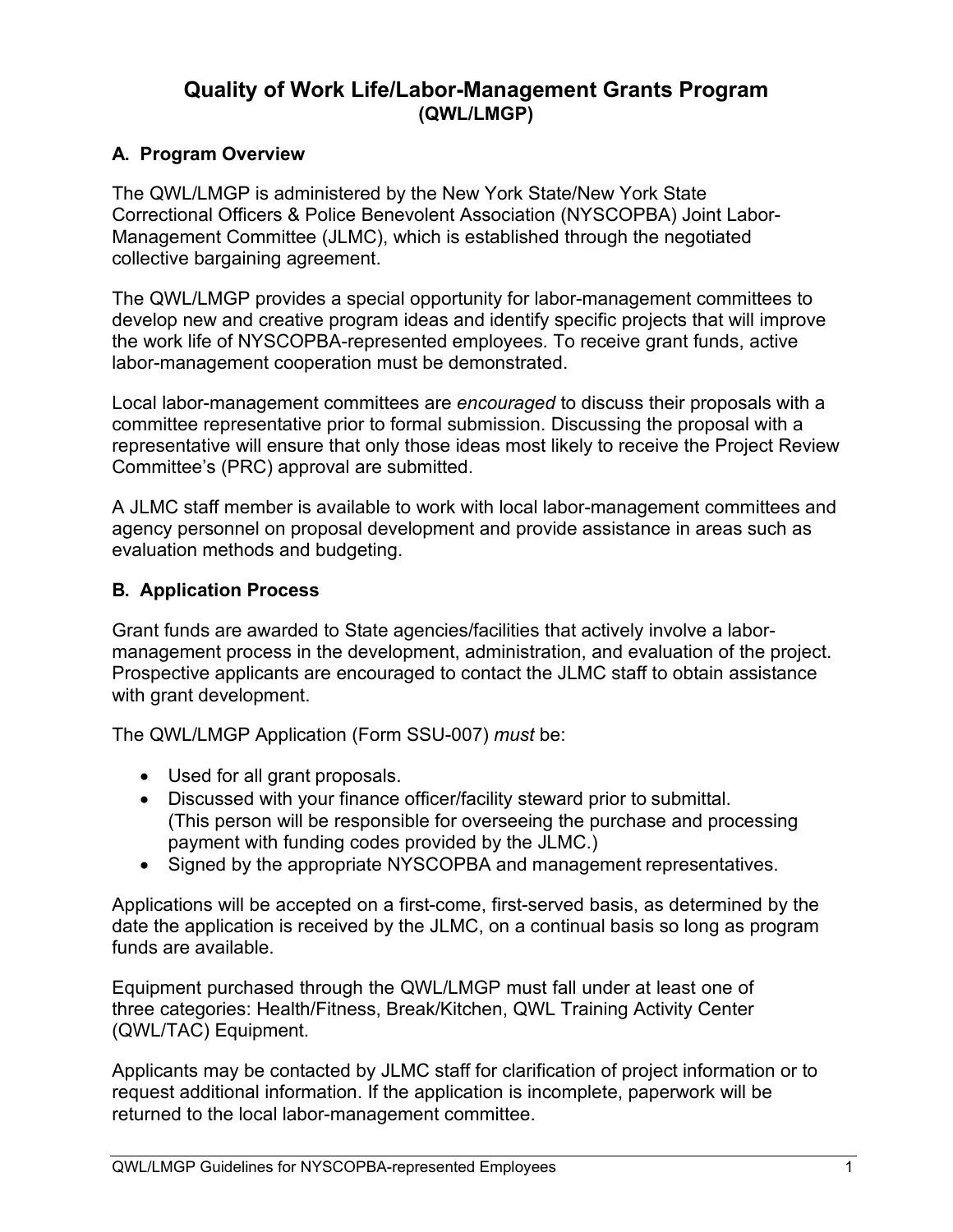#### <span id="page-3-0"></span>**C. Application Submission**

Completed applications should be forwarded to the JLMC. Committee staff will acknowledge the receipt of all applications, by letter, to the project coordinator and to the labor and management representatives who signed the application.

Applications can be submitted to the JLMC by any one of the following methods:

| Mail                   | <b>Email/Fax</b>       | <b>JLMC Contact</b>        |
|------------------------|------------------------|----------------------------|
| NYS/SSU JLMC           | SSUPrograms@lmc.ny.gov | Melissa Bombard            |
| Attn: Melissa Bombard  |                        | $(518)$ 474-6772           |
| 2 Empire State Plaza   |                        | Melissa.Bombard@oer.ny.gov |
| $7th$ Floor            |                        |                            |
| Albany, New York 12223 |                        |                            |

#### <span id="page-3-1"></span>**D. Recommended Funding Limits**

The items most frequently requested through the QWL/LMGP are listed below. The JLMC has established *recommended funding limits* on these items. Please keep the guidelines and limits in mind when making your equipment requests.

| <b>Item</b>                    | <b>Recommended Funding</b><br>Up To |      |  |
|--------------------------------|-------------------------------------|------|--|
|                                |                                     |      |  |
| Coffee Maker - 12 cup          | \$                                  | 45   |  |
| <b>Commercial Coffee Maker</b> | \$                                  | 250  |  |
| <b>Toaster Oven</b>            | \$                                  | 65   |  |
| Microwave Oven                 | \$                                  | 125  |  |
| Large Microwave Oven           | \$                                  | 200  |  |
| Mini Refrigerator              | \$                                  | 125  |  |
| <b>Medium Refrigerator</b>     | \$                                  | 200  |  |
| <b>Full-Size Refrigerator</b>  | \$                                  | 750  |  |
| Treadmill                      | \$                                  | 2000 |  |
| <b>Weight Bench</b>            | \$                                  | 180  |  |
| <b>Elliptical</b>              | \$                                  | 600  |  |
| <b>Universal Gym</b>           | \$                                  | 2000 |  |
| <b>Stationary Bikes</b>        | \$                                  | 525  |  |
| Air Conditioners (QWL/TAC)     | \$                                  | 500  |  |
| Gas Grills (outdoor)           | \$                                  | 500  |  |

A minimum of three (3) vendor quotes, in writing, for each proposed item requested must be attached to the application. *(See example on page 5)*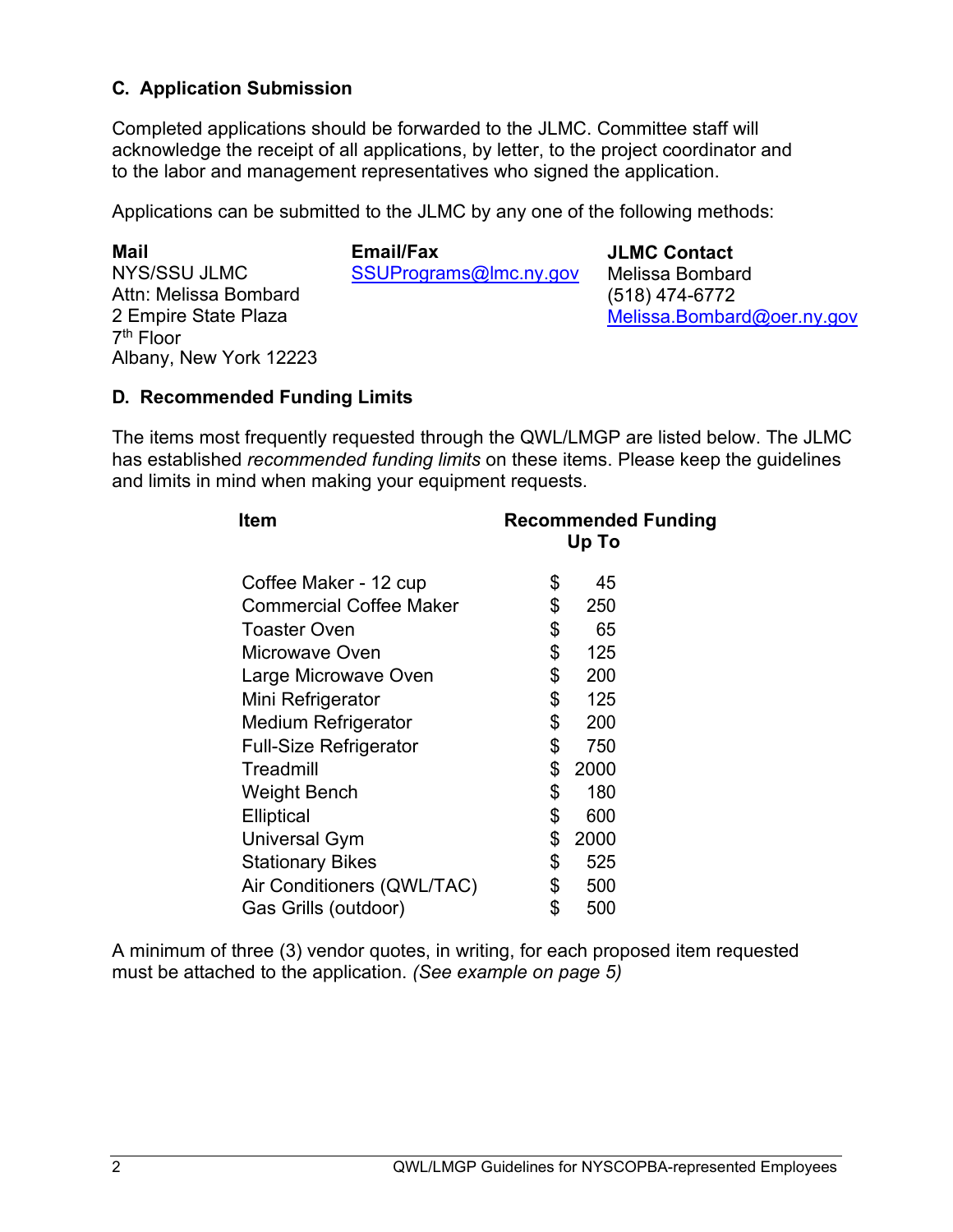#### <span id="page-4-0"></span>**E. Proposal Review**

Once the proposal is considered complete, it will be placed on the agenda for the next Project Review Committee (PRC) meeting.

In reviewing proposals, the PRC considers a number of factors including:

- Cost effectiveness of the proposal and documentation of need
- Number of NYSCOPBA-represented employees who will benefit by the project
- Level of labor and management contribution to the overall project
- Degree of innovation
- Number of projects previously approved
- If applicable, QWL/TAC Committee insurance subscriber status and previous grant compliance

Additionally, the Committee encourages pilot or experimental projects that meet the needs and unique demands of NYSCOPBA members.

Maintenance and minor improvements to QWL/TACs are the responsibility of the facilities or local committees involved. However, major improvements or modifications will be addressed on a case-by-case basis.

Recommendations of the Project Review Committee are forwarded to the Executive Committee for approval. A decision letter will be sent by the JLMC staff to the project coordinator, the NYSCOPBA Chief Sector Steward, and the management representative who signed the application. A letter concerning grant funding information will be sent to the finance officer/facility steward. Project coordinators will access grant awards through their agency/facility finance office. Determinations regarding approval or denial are final and are not reviewable; however, an explanation of the denial may be requested.

Following approval, any change to the project as described in the original grant proposal application requires approval of the NYS/NYSCOPBA JLMC.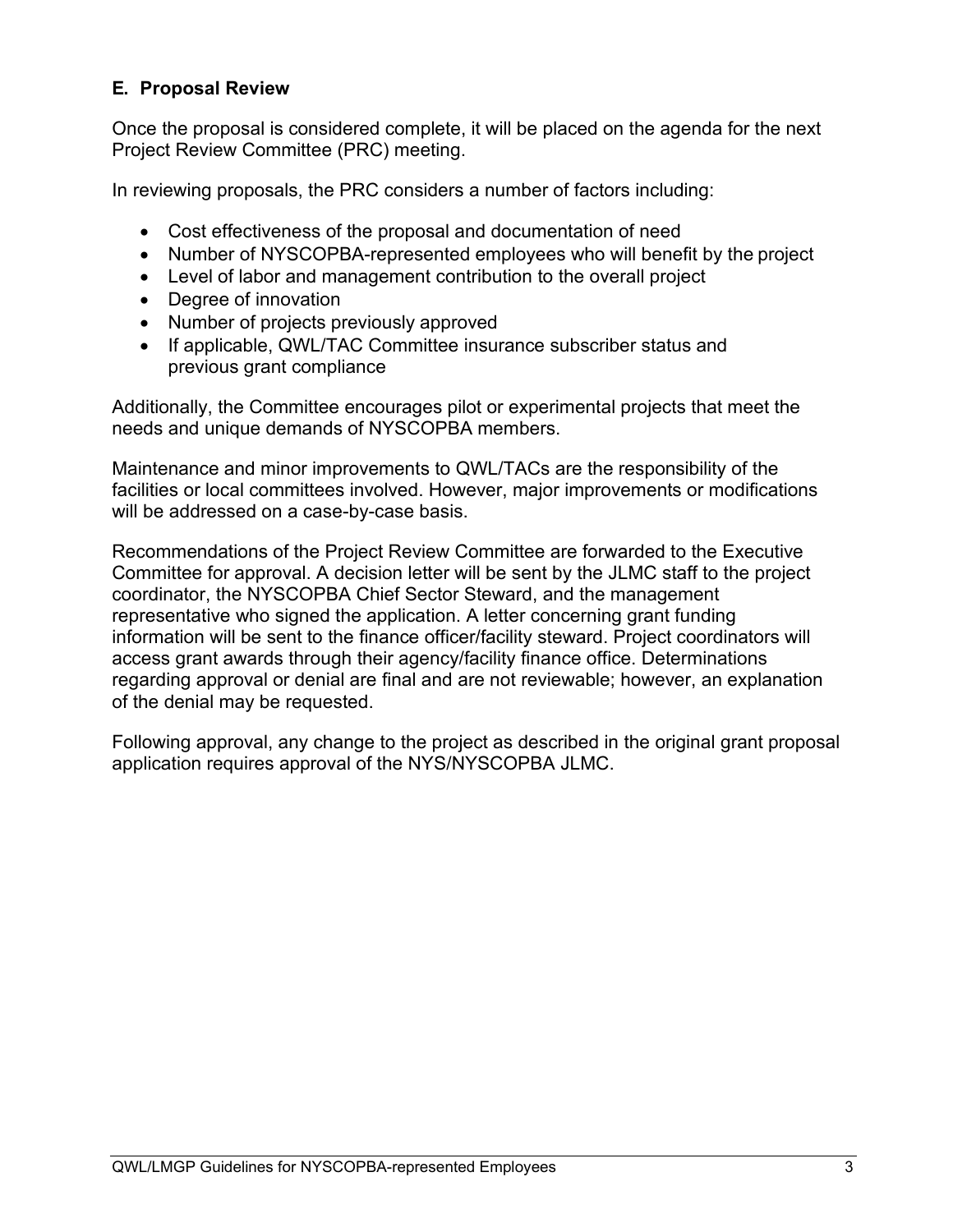#### <span id="page-5-0"></span>**F. Purchases**

The Department of Corrections and Community Supervision (DOCCS) has determined that the procurement card may be used for items purchased with this grant. All requisitions for grant purchases that are put on the SFS need ad-hoc approval from Roberta Thomas, Chief Budgeting Analyst. Please add her (N01181973) as an Approver, not a Reviewer, to the requisition. If the purchase will be made on the P-Card, then an e-mail needs to be sent to Roberta.Thomas@doccs.ny.gov to get approval prior to the purchase being made.

Equipment purchased with grant funds, in full or in part, is the sole property of the NYS/NYSCOPBA JLMC. Equipment purchased with grant funds may not be removed from the property without the express permission of the JLMC.

Facility management and local labor-management committees are responsible for the security, maintenance, and/or replacement of the equipment with grant funds.

Purchases made with grant funds are subject to compliance with the Office of General Services, the Office of State Comptroller, and the NYS Procurement Council's rules, regulations, and pertinent laws, and the internal control system of each agency. Requirements may vary depending on the type and amount of the purchase.

Projects may be monitored and audited by staff of the NYS/NYSCOPBA JLMC through on-site visits to verify data, progress, completion of project, and equipment inventory records. Failure to comply with program guidelines will prejudice consideration of subsequent grant proposals.

If any item requested will be purchased from a State contractor, include the contract number. If the item can be purchased for a better price on the open market using appropriate bidding procedures, the item does not need to be purchased from the State contract.

It is recommended that, whenever possible, a financial contribution by the local labormanagement committee be made to show commitment to the project.